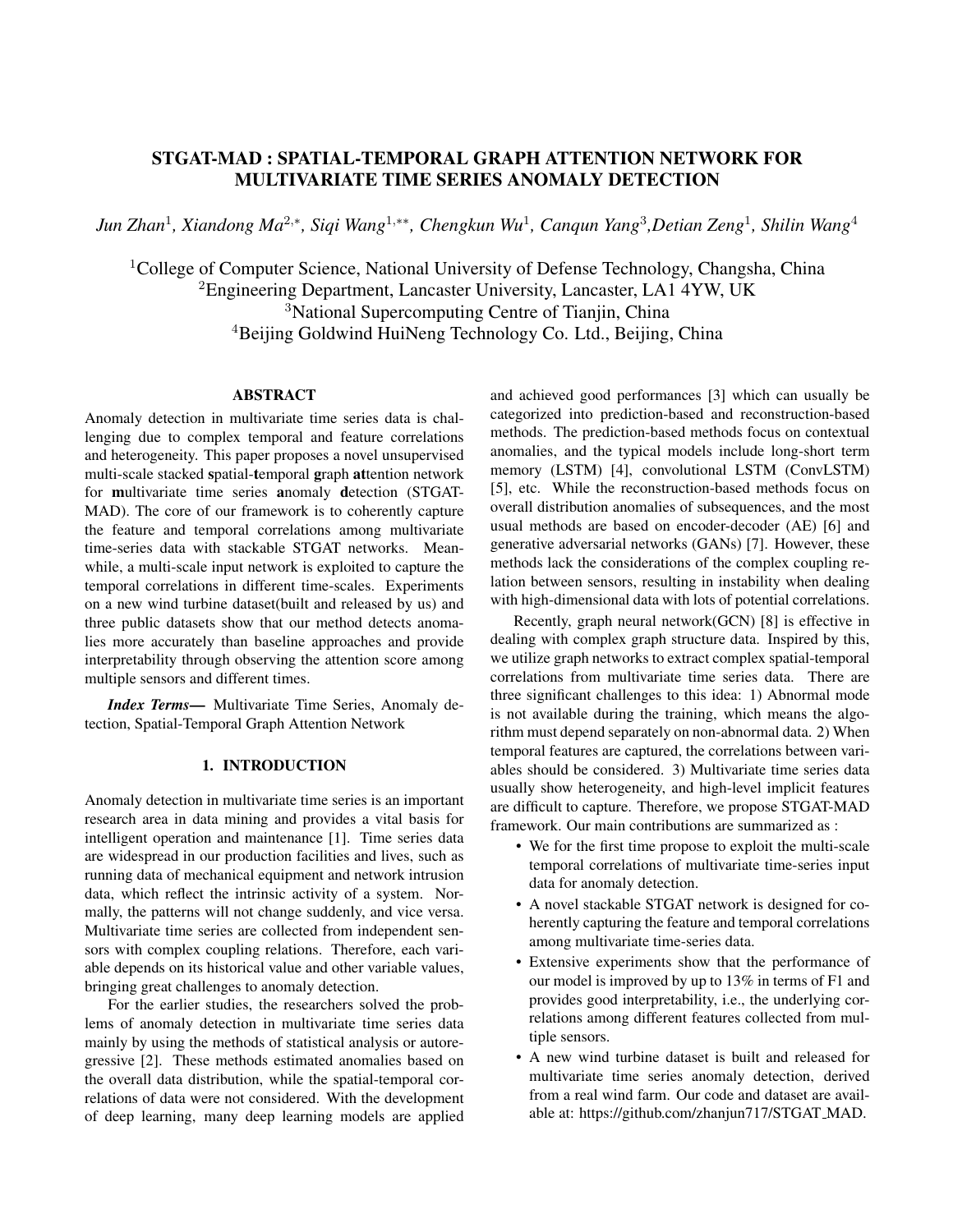### 2. RELATED WORK

Traditional anomaly detection methods: Due to high complexity and anomaly uncertainty, it is hard to obtain labels. Hence, the unsupervised method is more suitable for anomaly detection. The traditional statistical models [2], distancebased [9] and clustering-based [10] models have been widely used. These methods do not map input features to a more discriminant feature space, while linear discriminant analysis [11] maps input features to different spaces to discriminate between normal and abnormal features. However, the above methods ignore the importance of temporal correlations. Autoregressive [12] is a method for specially handling time series, but it requires the data must be autocorrelative.

Deep learning-based methods: To extract complex patterns implied in multivariate time series, deep learning methods are widely adopted. Autoencoder-based methods (AE) are the most typical methods, such as VAE-LSTM [6, 3, 13, 14], which recognize abnormal data according to reconstruction error but are usually rough. The introduction of GANs has well-optimized this problem. Dan Li et al. [7] proposes MAD-GAN, using both the discrimination and reconstruction errors for anomaly detection. Julien Audibert [15] proposes USAD combing AE and GAN to improve network stability.

Spatial-Temporal Networks: Spatial-temporal networks have optimal performance in dealing with complicated spatial-temporal data, such as Spatio-Temporal Graph Convolutional Networks(STGCN)[16], attention based spatialtemporal graph convolutional network (ASTGCN) [17]. In a broader perspective view, multivariate time series data is spatial-temporal data in essence. Hence, Graph Convolutional Networks(GCN) [18], MTAD-GAT [19] and GAT [20] have applied graph networks into the correlations extraction between variables in multivariate time series and achieved good performance. Nevertheless, these methods still extract spatial-temporal correlations in a single layer.

## 3. METHODOLOGY

#### 3.1. Problem Formulation

Given a time series  $X = \{x_1, x_2, \dots, x_T\}$  with length T, where  $x_t \in \mathbb{R}^d$  is a d-dimensional vector collected at each time  $t$ , we first use sliding window with length  $w$  to process long sequence into subsequence set  $S = \{s_1, s_2, \dots, s_N\},\$ where  $N$  is the number of the subsequence. The task of anomaly detection is to reconstruct subsequences. Finally, the deviation of reconstruction value and actual value is quantified as an anomaly score for abnormal discrimination.

## 3.2. Proposed Framework

As shown in Fig.1, the basic framework of STGAT-MAD contains four core components—multi-scale input network to obtain different receptive field features, stacked STGAT network to extract high-level implicit feature and temporal correlations, data fusion and reconstruction network to reconstruct input data according to the implicit features, anomaly assessment module to distinguish the abnormality and provide an explanation. At the former three networks, complex spatial-temporal correlations between multivariate time series is extracted, and finally, signal reconstruction is achieved. At the anomaly assessment module, abnormal data are usually not isolated but form a continuous abnormal segment, hence, we use point-adjustment method widely used in [14, 21, 15].



Fig. 1. STGAT-MAD basic framework.

Multi-scale input network: For multivariate time series signals, the data with various time scales contains various information [22]. As shown in Fig.1, we set three input channels composed of convolution units with different kernels. For input subsequence  $s_n$ , the multi-scale feature information matrix can be calculated by:

$$
s'_{n}(k, s) = \sigma (Conv1D_{k,s}(s_{n}, W) + b)
$$
 (1)

where  $\sigma$  denotes  $ReLU$  activation function.  $k \in \{1, 5, 7\}$  is the size of convolution kernel,  $s = 1$  is convolution step. W and b are weight and bias, respectively.

Stacked STGAT network: To extract spatial-temporal correlations in the feature and temporal dimensions, we respectively map data from these two dimensions into graph structure data. As shown in the Fig.2, in the feature dimension, the subsequences  $s_n$  at the moment t containing d dimension are expressed as weighted undirected graph  $\mathbb{G}_{x_t}$  =  $V, E^f$ , where  $V = \{v_d | d \in [1, D]\}$  is node set, and  $E^f$  is edge set. Arbitrary two nodes  $i$  and  $j$  have connection relations. Adjacent matrix denoted as  $A_{ij}^f = 1$ , for  $i, j \in$  $[1, D]$ . In the temporal dimension, we denote subsequences  $s_n$  as new representations  $\mathbb{G}_{x_v} = (W, E^t)$ , where  $W =$  ${x_{t-k}|k \in [0, w-1]}$  is node set, k denotes the time interval between the current and last node  $x_t$ , and w is the corresponding window size of input subsequence  $s_n$ .  $E^t$  represents edge set of the corresponding nodes at different moment  $t$  and the nodes at other moments. Discriminated from the feature graph, we consider there is no connection between the current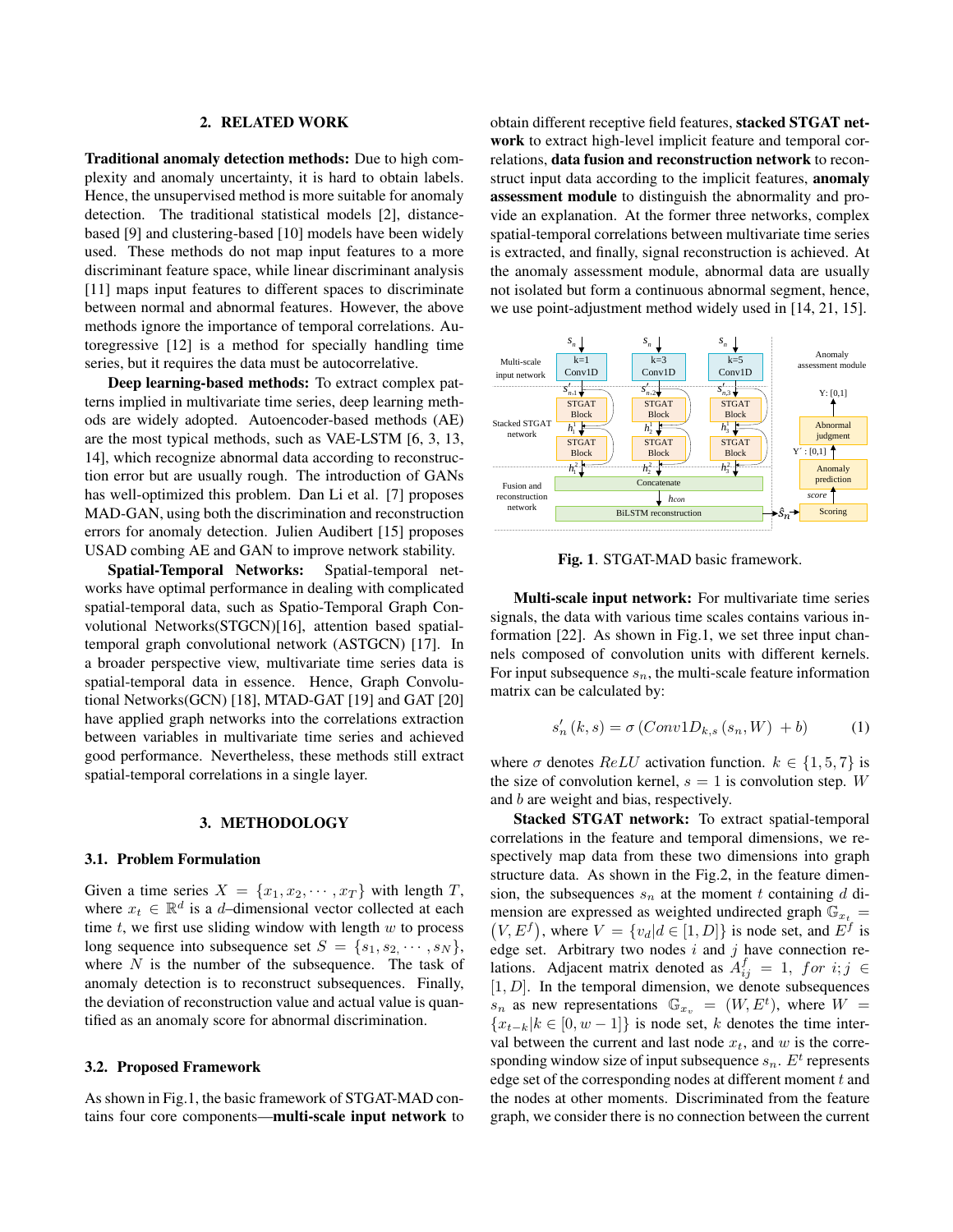node and the future nodes. Hence, the connection relation between the moments  $m$  and  $n$  can be expressed as:

$$
A_{mn}^t = \begin{cases} 1, m \ge n \\ 0, m < n \end{cases} \quad \text{for } m; n \in [1, w] \tag{2}
$$



Fig. 2. The spatial-temporal graph structure, where the dotted line denotes the aggregate representation of the node. (a) indicates feature dimension. (b) and (c) represent temporal dimension.

Fig.3 is the basic framework of the STGAT block. To optimize training, the residual connection is added between blocks. Input subsequence after STGAT block processing can coherently explore the correlations of feature dimension and temporal dimension. In the feature dimension, for  $V = \{\vec{v}_1, \vec{v}_2, \cdots, \vec{v}_D\}, \vec{v}_i \in \mathbb{R}^w$  in graph  $\mathbb{G}_{x_t}$ . After the STGAT block processing, attention coefficient can be computed through the following formula:

$$
\alpha_{ij} = \frac{\exp\left(\delta\left(\overrightarrow{\mathbf{a}}^{T}\left[\mathbf{W}\vec{v}_{i}\|\mathbf{W}\vec{v}_{j}\right]\right)\right)}{\sum_{k \in \mathbb{N}_{i}} \exp\left(\delta\left(\overrightarrow{\mathbf{a}}^{T}\left[\mathbf{W}\vec{v}_{i}\|\mathbf{W}\vec{v}_{k}\right]\right)\right)}
$$
(3)

where  $\delta$  is  $LeakyReLU$  activation function[23].  $\vec{a} \in \mathbb{R}^n$ 



Information aggregation

Fig. 3. The basic framework of the STGAT block, which is connected by temporal and feature attention units.

is learnable weight vector,  $W$  is shared weight matrix, and  $\parallel$ denotes the split joint of two nodes information. Finally, the output of each node can be gained by aggregating its neighboring nodes, as shown in  $z_c^{l,i}$  of Fig.3.

$$
\mathbf{z}_c^{l,i} = \sigma \left( \frac{1}{H} \sum_{h=1}^H \sum_{\mathbf{j} \in N_i} a_{ij}^k \mathbf{W}^k \vec{v}_j \right)
$$
(4)

where  $c$  and  $l$  are the channel number and layer number of STGAT block, respectively.  $i$  is node number,  $H$  denotes the number of multi-head attention mechanism. To facilitate the training, we adopt average method to aggregate the results of multi-head attention mechanism.

 $\begin{bmatrix} x_{t_{n+1}} & x_{t_{n+1}} & x_{t_{n+1}} & x_{t_{n+1}} \end{bmatrix}$   $\begin{bmatrix} x_{t_{n+1}} & x_{t_{n+1}} \end{bmatrix}$  computational methods of attention coefficient and aggregate *<sup>a</sup>(t*−<sup>1</sup> *)(t*−<sup>2</sup> *)* 0 capture temporal correlation in different time periods. The  $\overline{x_{t-1}}$  can obtain attention coefficient of temporal dimension  $\beta_{ij}$  and  $\mathbf{x}'_t$  output of each node  $h_c^{l,i}$ . In the temporal dimension, we adopt the same method to expression are similar to formulas (3) and (4). Therefore, we

**t x**<sub>*x*<sub>*x*y<sub>*xx*</sub>+1 *x*<sub>*x*</sub>  $\left(\frac{x}{a}, \frac{y}{a}\right)$  *x***<sub>***x***</sub>**  $\left(\frac{x}{a}, \frac{y}{a}\right)$  **c c**  $\left(\frac{a}{a}, \frac{y}{b}\right)$  **c c**  $\left(\frac{a}{a}, \frac{y}{b}\right)$  **c c**  $\left(\frac{a}{a}, \frac{y}{b}\right)$  **c c**  $\left(\frac{a}{a}, \frac{y}{b}\right)$  **c c**  $\left(\frac{a}{$  $\frac{a_{n-2}}{k}$  (c) they are reconstructed by the BiSLTM-AE reconstruction net-Fusion and reconstruction network: After the spatialwork, which is expressed as  $f_{\text{recon}}$  according to the shape of original input  $s_N$ . The reconstructed vector is :

$$
\hat{S}_n = f_{\text{recon}} \left( \parallel_{c=1}^{C} \left( h_c^L \right) \right) \tag{5}
$$

here  $L$  is the largest layer number of the stack,  $C$  is the number of input channels. In this paper,  $C = 3$ .

Anomaly assessment module: By comparing the reconstruction sequence and the original sequence of input, we calculate the abnormal score of each sample as:

$$
score = \frac{1}{D} \|x_t - \hat{x}_t\|_2
$$
\n(6)

where  $x_t$  and  $\hat{x}_t$  correspond to the data at the latest moment in  $S_n$  and  $\hat{S}_n$ , respectively. we discriminate the data whose scores are larger than the threshold as anomalies, and the abnormal result is denoted by  $Y'$ . The final result Y can be obtained after point-adjustment [15]. Because the selection of threshold involves complicated expert knowledge, best evaluation results are reported in this paper.

## 4. EXPERIMENTAL STUDIES

#### 4.1. Performance evaluation

We evaluate our method on three public datasets (Secure Water Treatment (SWat) Dataset [24], Water Distribution (WADI) Dataset [25] and Server Machine Dataset(SMD) [21], and a new private real-world Wind Turbine Dataset(WTD). Precision, recall, F1 and AUC are chosen as evaluation indexes. The results are compared with the present advanced methods including LSTM-NDT [24], GDN [20], LSTM-VAE [13], USAD [15] and MTAD-GAT [19]. In the experiment, we set the STGAT block layer number  $l = 2$ , the sliding window size  $w = 5$  under SWAT,  $w = 60$  under WTD, and  $w = 100$  under other datasets.

The results in Table 1 indicate that the STGAT-MAD method obtains the optimal F1 and AUC values on almost all datasets. In particular, F1 achieves a 13% improvement on the WTD dataset. In addition, compared with GDN and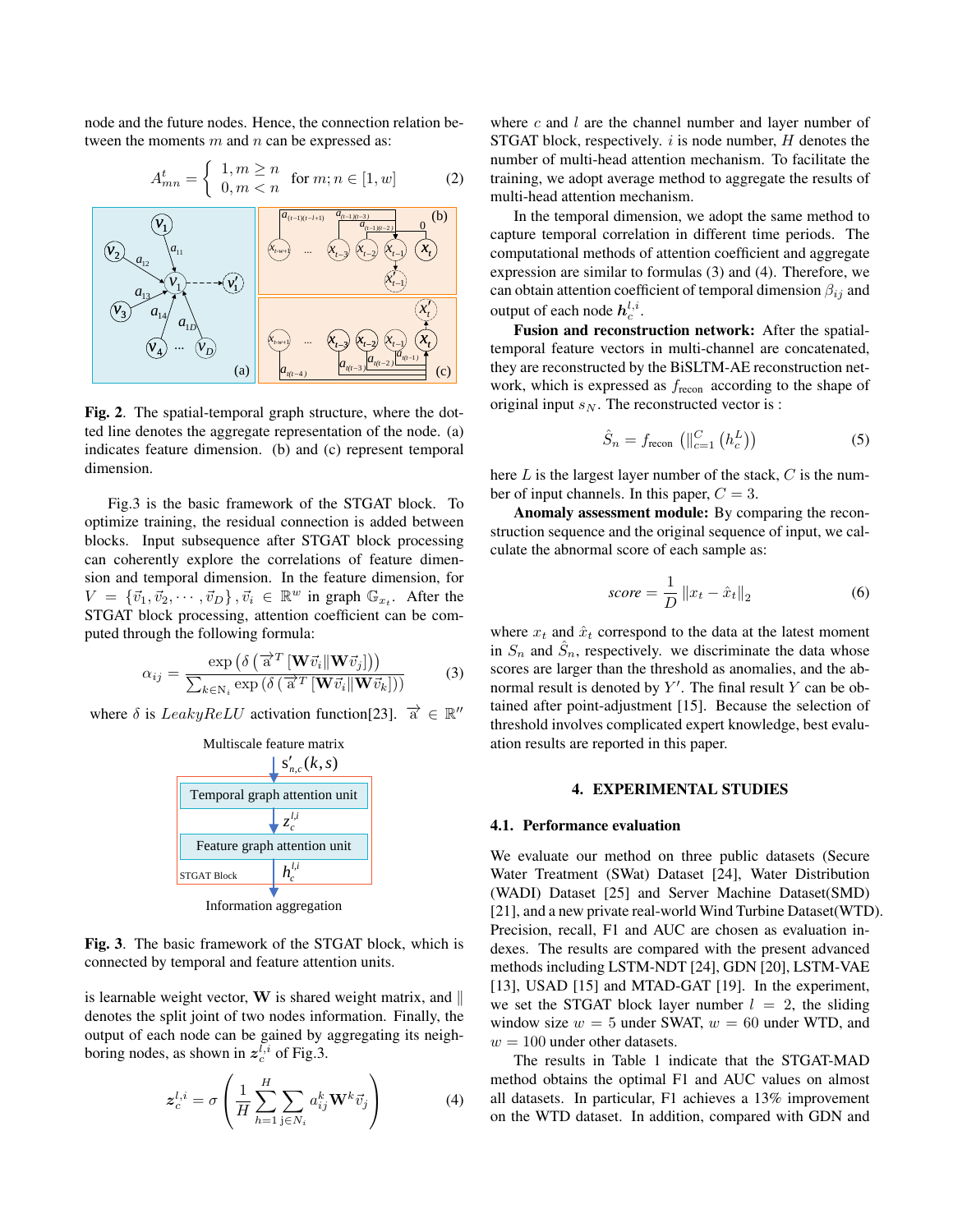|                  | <b>SWat</b> |       |       |       | <b>WADI</b> |       |       |            | <b>SMD</b> |       |       |            | <b>WTD</b> |       |       |       |
|------------------|-------------|-------|-------|-------|-------------|-------|-------|------------|------------|-------|-------|------------|------------|-------|-------|-------|
| Models           | Rec         | Pre   | F1    | AUC   | Rec         | Pre   | F1    | <b>AUC</b> | Rec        | Pre   | F1    | <b>AUC</b> | Rec        | Pre   | F1    | AUC   |
| LSTM-NDT[24]     | 0.707       | 0.990 | 0.825 | 0.884 | 0.906       | 0.602 | 0.724 | 0.615      | 0.990      | 0.66  | 0.796 | 0.890      | 0.755      | 0.53C | 0.623 | 0.784 |
| <b>GDN[20]</b>   | 0.746       | 0.942 | 0.833 | 0.879 | 0.915       | 0.409 | 0.570 | 0.748      | 0.990      | 0.490 | 0.658 | 0.931      | 0.990      | 0.725 | 0.821 | 0.757 |
| LSTM-VAE [13]    | 0.766       | 0.979 | 0.860 | 0.878 | 0.910       | 0.603 | 0.720 | 0.800      | 0.990      | 0.669 | 0.802 | 0.849      | 0.990      | 0.667 | 0.790 | 0.720 |
| USAD[15]         | 0.960       | 0.347 | 0.510 | 0.755 | 0.834       | 0.159 | 0.267 | 0.647      | 0.979      | 0.447 | 0.615 | 0.908      | 0.990      | 0.484 | 0.652 | 0.565 |
| MTAD-GAT[19]     | 0.821       | 0.903 | 0.860 | 0.855 | 0.518       | 0.720 | 0.602 | 0.687      | 0.944      | 0.875 | 0.908 | 0.990      | 0.720      | 0.829 |       | 0.908 |
| <b>STGAT-MAD</b> | 0.965       | 0.841 | 0.900 | 0.903 | 0.910       | 0.797 | 0.849 | 0.804      | 0.990      | 0.964 | 0.982 | 0.943      | 0.904      | 0.959 | 0.931 | 0.977 |

Table 1. Performance comparison of different methods and datasets

MTAD-GAT models, the feature extraction layer of STGAT-MAD can extract deeper implicit spatial-temporal features from multivariate data, resulting in the data reconstruction layer being better to restore data distribution contextual information. Meanwhile, STGAT-MAD introduces multi-scale input to obtain the features of different receptive fields on the same layer, thus showing better performances on all datasets.

#### 4.2. Case study

This section provides a case study of WTD dataset abnormal detection to study how STGAT effectively improves interpretability for abnormal detection. The correspondence between nodes and sensors is shown in Fig.5. The attention scores are shown in Fig.4, where lines with different widths represent connection relationships. From Fig.4(a), we can see that nodes 3 and 4 have a strong correlation. It is reasonable because the base bearing is a rotating part and the temperatures in front and behind the base bearing change with wind speed and rotation rate due to friction. Meanwhile, Fig.4(b) shows that the attention score at the nearest moment is the highest, indicating the close relation of the value at the current moment and values at its neighboring moments.



(a) Feature attention score (b) Temporal attention score Fig. 4. Attention score in WTD case.

In what follows, the detection results are shown in Fig.5. Green line on the bottom of the figure represents the labeled abnormal data in testing set, while the red shadows represent detected abnormal data. As shown in the location  $(4)$ , our method recognizes most of the anomalies in the labeled abnormal period from time points 4000 to 10000. Moreover, the curves of Node:3 and Node:4 which represent the temperatures in front and behind the base bearing indicate that over the abnormal time period, their patterns change a lot, which is consistent with the results in Fig.4. In the location  $(1)$ , our algorithm detects the expert unmarked anomalies. This prewarning is extremely beneficial to prevent further worsening of the anomalies of wind turbines. However, in the locations



Fig. 5. Case analysis for anomaly detection on WTD dataset.

(2) and (3), the algorithm still presents missing detection. Taking into account these false negative and false positive rates, we need to combine more domain knowledge for analysis, which is one of the important works in the future.

## 5. CONCLUSION

**3** This paper proposes an unsupervised anomaly detection **Framework based on deep SAGAT network. By learning com-Plex feature and temporal correlations and combining them** with a multiscale input strategy, we achieves state-of-the-art results on four different datasets consistently. Furthermore, our model demonstrates better abnormal detection capability and interpretability for anomalies, enabling users to rapidly find and position the anomalies when dealing with actual anomaly detection. Future work can further combine with domain knowledge to improve the accuracy and consider extra architecture to optimize the model's training and improve the practicability of the method.

# Acknowledgment

This work is jointly funded by the National Science Foundation of China (U1811462), National Key R&D project by Ministry of Science and Technology of China(2018YFB1003203), and open fund from the State Key Laboratory of High Performance Computing (201901-11).